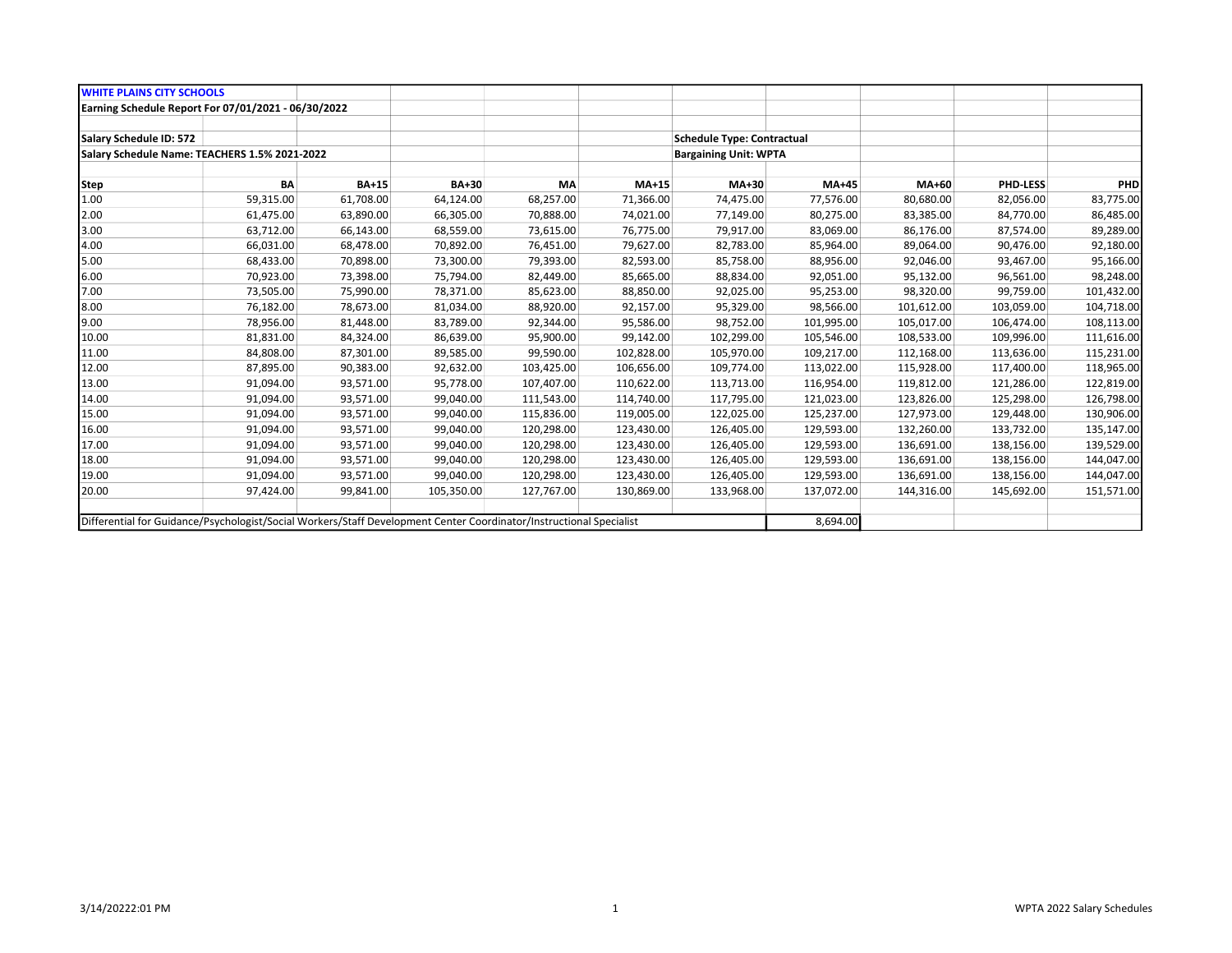| <b>WHITE PLAINS CITY SCHOOLS</b>                                                                                    |           |              |            |            |              |                                    |                                          |            |                 |            |
|---------------------------------------------------------------------------------------------------------------------|-----------|--------------|------------|------------|--------------|------------------------------------|------------------------------------------|------------|-----------------|------------|
| Earning Schedule Report For 07/01/2022 - 06/30/2023                                                                 |           |              |            |            |              | <b>Negotiated Step increase 2%</b> |                                          |            |                 |            |
|                                                                                                                     |           |              |            |            |              |                                    | \$1,000 added to frozen steps in 2022-23 |            |                 |            |
|                                                                                                                     |           |              |            |            |              |                                    |                                          |            |                 |            |
| Step                                                                                                                | BA        | <b>BA+15</b> | BA+30      | МA         | <b>MA+15</b> | $MA+30$                            | <b>MA+45</b>                             | MA+60      | <b>PHD-LESS</b> | PHD        |
| 1.00                                                                                                                | 60,502.00 | 62,943.00    | 65,407.00  | 69,623.00  | 72,794.00    | 75,965.00                          | 79,128.00                                | 82,294.00  | 83,698.00       | 85,451.00  |
| 2.00                                                                                                                | 62,705.00 | 65,168.00    | 67,632.00  | 72,306.00  | 75,502.00    | 78,692.00                          | 81,881.00                                | 85,053.00  | 86,466.00       | 88,215.00  |
| 3.00                                                                                                                | 64,987.00 | 67,466.00    | 69,931.00  | 75,088.00  | 78,311.00    | 81,516.00                          | 84,731.00                                | 87,900.00  | 89,326.00       | 91,075.00  |
| 4.00                                                                                                                | 67,352.00 | 69,848.00    | 72,310.00  | 77,981.00  | 81,220.00    | 84,439.00                          | 87,684.00                                | 90,846.00  | 92,286.00       | 94,024.00  |
| 5.00                                                                                                                | 69,802.00 | 72,316.00    | 74,766.00  | 80,981.00  | 84,245.00    | 87,474.00                          | 90,736.00                                | 93,887.00  | 95,337.00       | 97,070.00  |
| 6.00                                                                                                                | 72,342.00 | 74,866.00    | 77,310.00  | 84,098.00  | 87,379.00    | 90,611.00                          | 93,893.00                                | 97,035.00  | 98,493.00       | 100,213.00 |
| 7.00                                                                                                                | 74,976.00 | 77,510.00    | 79,939.00  | 87,336.00  | 90,627.00    | 93,866.00                          | 97,159.00                                | 100,287.00 | 101,755.00      | 103,461.00 |
| 8.00                                                                                                                | 77,706.00 | 80,247.00    | 82,655.00  | 90,699.00  | 94,001.00    | 97,236.00                          | 100,538.00                               | 103,645.00 | 105,121.00      | 106,813.00 |
| 9.00                                                                                                                | 80,536.00 | 83,077.00    | 85,465.00  | 94,191.00  | 97,498.00    | 100,728.00                         | 104,035.00                               | 107,118.00 | 108,604.00      | 110,276.00 |
| 10.00                                                                                                               | 83,468.00 | 86,011.00    | 88,372.00  | 97,818.00  | 101,125.00   | 104,345.00                         | 107,657.00                               | 110,704.00 | 112,196.00      | 113,849.00 |
| 11.00                                                                                                               | 86,505.00 | 89,048.00    | 91,377.00  | 101,582.00 | 104,885.00   | 108,090.00                         | 111,402.00                               | 114,412.00 | 115,909.00      | 117,536.00 |
| 12.00                                                                                                               | 89,653.00 | 92,191.00    | 94,485.00  | 105,494.00 | 108,790.00   | 111,970.00                         | 115,283.00                               | 118,247.00 | 119,748.00      | 121,345.00 |
| 13.00                                                                                                               | 92,916.00 | 95,443.00    | 97,694.00  | 109,556.00 | 112,835.00   | 115,988.00                         | 119,294.00                               | 122,209.00 | 123,712.00      | 125,276.00 |
| 14.00                                                                                                               | 93,916.00 | 96,443.00    | 101,021.00 | 113,774.00 | 117,035.00   | 120,151.00                         | 123,444.00                               | 126,303.00 | 127,804.00      | 129,334.00 |
| 15.00                                                                                                               | 93,916.00 | 96,443.00    | 102,021.00 | 118,153.00 | 121,386.00   | 124,466.00                         | 127,742.00                               | 130,533.00 | 132,037.00      | 133,525.00 |
| 16.00                                                                                                               | 93,916.00 | 96,443.00    | 102,021.00 | 122,704.00 | 125,899.00   | 128,934.00                         | 132,185.00                               | 134,906.00 | 136,407.00      | 137,850.00 |
| 17.00                                                                                                               | 93,916.00 | 96,443.00    | 102,021.00 | 123,704.00 | 126,899.00   | 129,934.00                         | 133,185.00                               | 139,425.00 | 140,920.00      | 142,320.00 |
| 18.00                                                                                                               | 93,916.00 | 96,443.00    | 102,021.00 | 123,704.00 | 126,899.00   | 129,934.00                         | 133,185.00                               | 140,425.00 | 141,920.00      | 146,928.00 |
| 19.00                                                                                                               | 93,916.00 | 96,443.00    | 102,021.00 | 123,704.00 | 126,899.00   | 129,934.00                         | 133,185.00                               | 140,425.00 | 141,920.00      | 147,928.00 |
| 20.00                                                                                                               | 99,373.00 | 101,838.00   | 107,457.00 | 130,323.00 | 133,487.00   | 136,648.00                         | 139,814.00                               | 147,203.00 | 148,606.00      | 154,603.00 |
|                                                                                                                     |           |              |            |            |              |                                    |                                          |            |                 |            |
| Differential for Guidance/Psychologist/Social Workers/Staff Development Center Coordinator/Instructional Specialist |           |              |            |            |              |                                    | 8,868.00                                 |            |                 |            |
|                                                                                                                     |           |              |            |            |              |                                    |                                          |            |                 |            |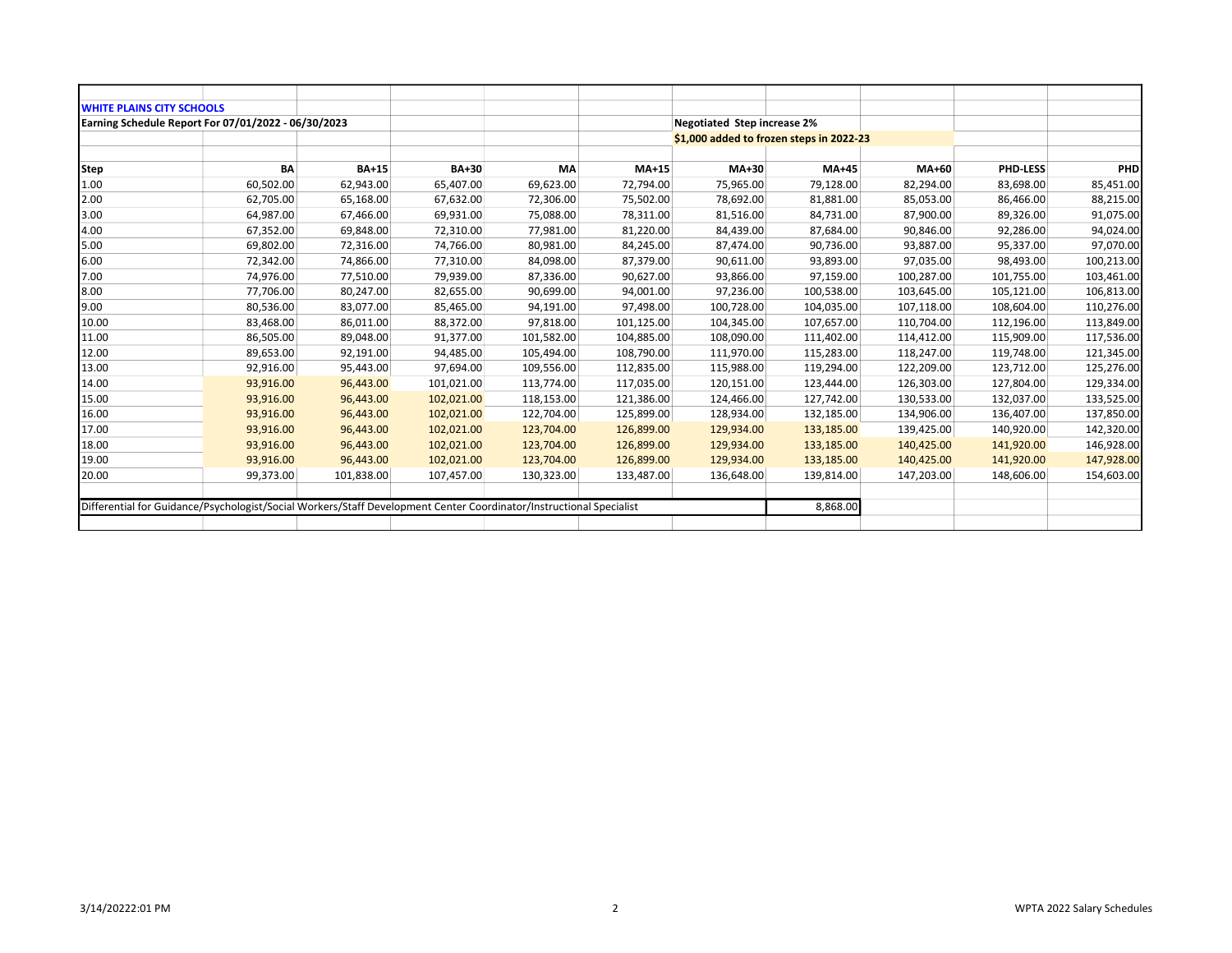| <b>WHITE PLAINS CITY SCHOOLS</b>                                                                                    |            |              |            |            |            |                                          |            |            |                 |            |
|---------------------------------------------------------------------------------------------------------------------|------------|--------------|------------|------------|------------|------------------------------------------|------------|------------|-----------------|------------|
| Earning Schedule Report For 07/01/2023 - 06/30/2024                                                                 |            |              |            |            |            | <b>Negotiated Step increase 2%</b>       |            |            |                 |            |
|                                                                                                                     |            |              |            |            |            | \$1,000 added to frozen steps in 2022-23 |            |            |                 |            |
|                                                                                                                     |            |              |            |            |            |                                          |            |            |                 |            |
| <b>Step</b>                                                                                                         | BA         | <b>BA+15</b> | BA+30      | МA         | MA+15      | MA+30                                    | MA+45      | MA+60      | <b>PHD-LESS</b> | <b>PHD</b> |
| 1.00                                                                                                                | 61,713.00  | 64,202.00    | 66,716.00  | 71,016.00  | 74,250.00  | 77,485.00                                | 80,711.00  | 83,940.00  | 85,372.00       | 87,161.00  |
| 2.00                                                                                                                | 63,960.00  | 66,472.00    | 68,985.00  | 73,753.00  | 77,013.00  | 80,266.00                                | 83,519.00  | 86,755.00  | 88,196.00       | 89,980.00  |
| 3.00                                                                                                                | 66,287.00  | 68,816.00    | 71,330.00  | 76,590.00  | 79,878.00  | 83,147.00                                | 86,426.00  | 89,658.00  | 91,113.00       | 92,897.00  |
| 4.00                                                                                                                | 68,700.00  | 71,245.00    | 73,757.00  | 79,541.00  | 82,845.00  | 86,128.00                                | 89,438.00  | 92,663.00  | 94,132.00       | 95,905.00  |
| 5.00                                                                                                                | 71,199.00  | 73,763.00    | 76,262.00  | 82,601.00  | 85,930.00  | 89,224.00                                | 92,551.00  | 95,765.00  | 97,244.00       | 99,012.00  |
| 6.00                                                                                                                | 73,789.00  | 76,364.00    | 78,857.00  | 85,780.00  | 89,127.00  | 92,424.00                                | 95,771.00  | 98,976.00  | 100,463.00      | 102,218.00 |
| 7.00                                                                                                                | 76,476.00  | 79,061.00    | 81,538.00  | 89,083.00  | 92,440.00  | 95,744.00                                | 99,103.00  | 102,293.00 | 103,791.00      | 105,531.00 |
| 8.00                                                                                                                | 79,261.00  | 81,852.00    | 84,309.00  | 92,513.00  | 95,882.00  | 99,181.00                                | 102,549.00 | 105,718.00 | 107,224.00      | 108,950.00 |
| 9.00                                                                                                                | 82,147.00  | 84,739.00    | 87,175.00  | 96,075.00  | 99,448.00  | 102,743.00                               | 106,116.00 | 109,261.00 | 110,777.00      | 112,482.00 |
| 10.00                                                                                                               | 85,138.00  | 87,732.00    | 90,140.00  | 99,775.00  | 103,148.00 | 106,432.00                               | 109,811.00 | 112,919.00 | 114,440.00      | 116,126.00 |
| 11.00                                                                                                               | 88,236.00  | 90,829.00    | 93,205.00  | 103,614.00 | 106,983.00 | 110,252.00                               | 113,631.00 | 116,701.00 | 118,228.00      | 119,887.00 |
| 12.00                                                                                                               | 91,447.00  | 94,035.00    | 96,375.00  | 107,604.00 | 110,966.00 | 114,210.00                               | 117,589.00 | 120,612.00 | 122,143.00      | 123,772.00 |
| 13.00                                                                                                               | 94,775.00  | 97,352.00    | 99,648.00  | 111,748.00 | 115,092.00 | 118,308.00                               | 121,680.00 | 124,654.00 | 126,187.00      | 127,782.00 |
| 14.00                                                                                                               | 95,795.00  | 98,372.00    | 103,042.00 | 116,050.00 | 119,376.00 | 122,555.00                               | 125,913.00 | 128,830.00 | 130,361.00      | 131,921.00 |
| 15.00                                                                                                               | 95,795.00  | 98,372.00    | 104,062.00 | 120,517.00 | 123,814.00 | 126,956.00                               | 130,297.00 | 133,144.00 | 134,678.00      | 136,196.00 |
| 16.00                                                                                                               | 95,795.00  | 98,372.00    | 104,062.00 | 125,159.00 | 128,417.00 | 131,513.00                               | 134,829.00 | 137,605.00 | 139,136.00      | 140,607.00 |
| 17.00                                                                                                               | 95,795.00  | 98,372.00    | 104,062.00 | 126,179.00 | 129,437.00 | 132,533.00                               | 135,849.00 | 142,214.00 | 143,739.00      | 145,167.00 |
| 18.00                                                                                                               | 95,795.00  | 98,372.00    | 104,062.00 | 126,179.00 | 129,437.00 | 132,533.00                               | 135,849.00 | 143,234.00 | 144,759.00      | 149,867.00 |
| 19.00                                                                                                               | 95,795.00  | 98,372.00    | 104,062.00 | 126,179.00 | 129,437.00 | 132,533.00                               | 135,849.00 | 143,234.00 | 144,759.00      | 150,887.00 |
| 20.00                                                                                                               | 101,361.00 | 103,875.00   | 109,607.00 | 132,930.00 | 136,157.00 | 139,381.00                               | 142,611.00 | 150,148.00 | 151,579.00      | 157,696.00 |
|                                                                                                                     |            |              |            |            |            |                                          |            |            |                 |            |
| Differential for Guidance/Psychologist/Social Workers/Staff Development Center Coordinator/Instructional Specialist |            |              |            | 9,046.00   |            |                                          |            |            |                 |            |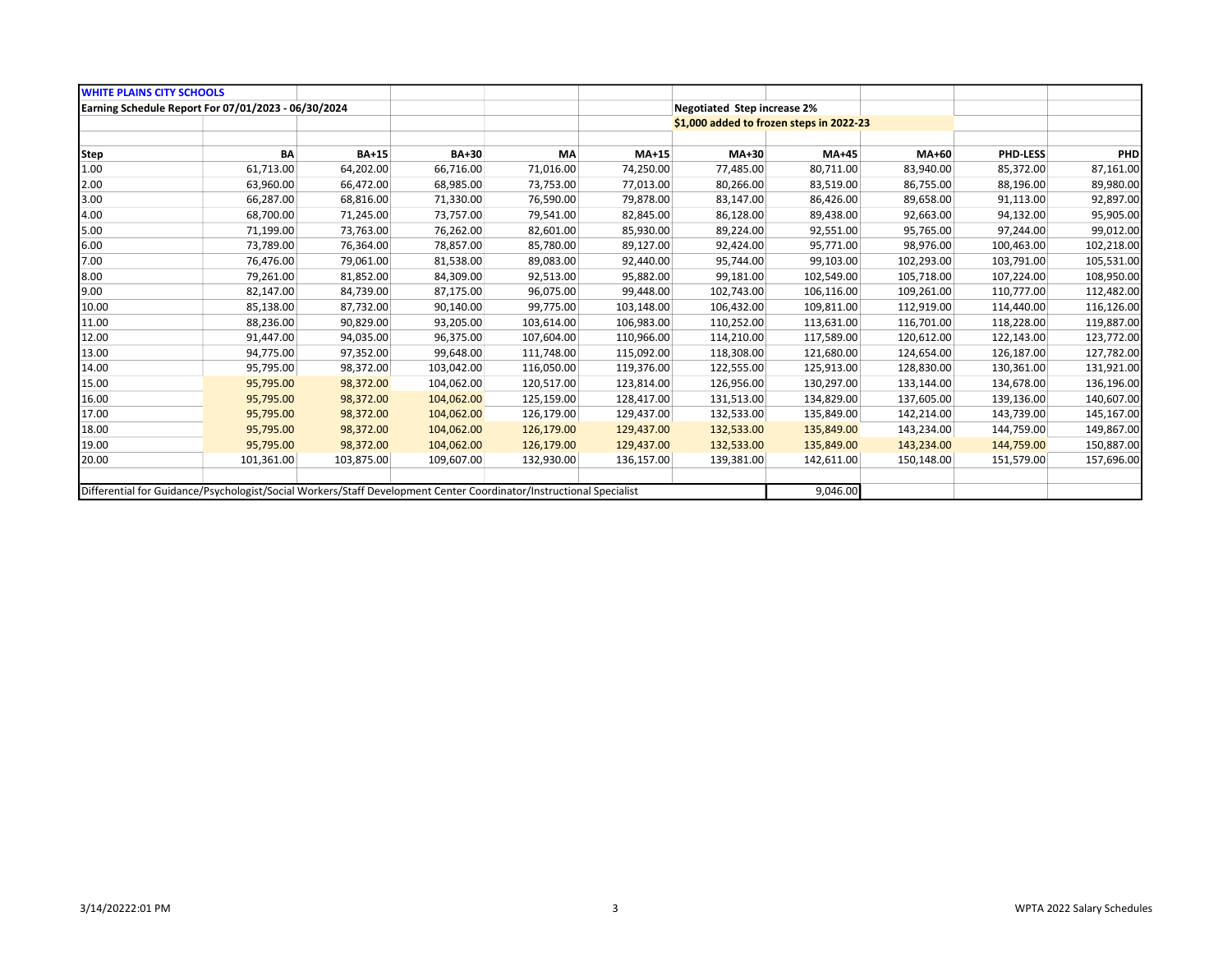| <b>WHITE PLAINS CITY SCHOOLS</b>                                                                                    |            |              |            |            |            |                                    |                                          |            |                 |            |
|---------------------------------------------------------------------------------------------------------------------|------------|--------------|------------|------------|------------|------------------------------------|------------------------------------------|------------|-----------------|------------|
| Earning Schedule Report For 07/01/2024 - 06/30/2025                                                                 |            |              |            |            |            | <b>Negotiated Step increase 2%</b> |                                          |            |                 |            |
|                                                                                                                     |            |              |            |            |            |                                    | \$1,000 added to frozen steps in 2022-23 |            |                 |            |
|                                                                                                                     |            |              |            |            |            |                                    |                                          |            |                 |            |
| <b>Step</b>                                                                                                         | BA         | <b>BA+15</b> | BA+30      | MA         | MA+15      | MA+30                              | <b>MA+45</b>                             | MA+60      | <b>PHD-LESS</b> | PHD        |
| 1.00                                                                                                                | 62,948.00  | 65,487.00    | 68,051.00  | 72,437.00  | 75,735.00  | 79,035.00                          | 82,326.00                                | 85,619.00  | 87,080.00       | 88,905.00  |
| 2.00                                                                                                                | 65,240.00  | 67,802.00    | 70,365.00  | 75,229.00  | 78,554.00  | 81,872.00                          | 85,190.00                                | 88,491.00  | 89,960.00       | 91,780.00  |
| 3.00                                                                                                                | 67,613.00  | 70,193.00    | 72,757.00  | 78,122.00  | 81,476.00  | 84,810.00                          | 88,155.00                                | 91,452.00  | 92,936.00       | 94,755.00  |
| 4.00                                                                                                                | 70,074.00  | 72,670.00    | 75,233.00  | 81,132.00  | 84,502.00  | 87,851.00                          | 91,227.00                                | 94,517.00  | 96,015.00       | 97,824.00  |
| 5.00                                                                                                                | 72,623.00  | 75,239.00    | 77,788.00  | 84,254.00  | 87,649.00  | 91,009.00                          | 94,403.00                                | 97,681.00  | 99,189.00       | 100,993.00 |
| 6.00                                                                                                                | 75,265.00  | 77,892.00    | 80,435.00  | 87,496.00  | 90,910.00  | 94,273.00                          | 97,687.00                                | 100,956.00 | 102,473.00      | 104,263.00 |
| 7.00                                                                                                                | 78,006.00  | 80,643.00    | 83,169.00  | 90,865.00  | 94,289.00  | 97,659.00                          | 101,086.00                               | 104,339.00 | 105,867.00      | 107,642.00 |
| 8.00                                                                                                                | 80,847.00  | 83,490.00    | 85,996.00  | 94,364.00  | 97,800.00  | 101,165.00                         | 104,600.00                               | 107,833.00 | 109,369.00      | 111,129.00 |
| 9.00                                                                                                                | 83,790.00  | 86,434.00    | 88,919.00  | 97,997.00  | 101,437.00 | 104,798.00                         | 108,239.00                               | 111,447.00 | 112,993.00      | 114,732.00 |
| 10.00                                                                                                               | 86,841.00  | 89,487.00    | 91,943.00  | 101,771.00 | 105,211.00 | 108,561.00                         | 112,008.00                               | 115,178.00 | 116,729.00      | 118,449.00 |
| 11.00                                                                                                               | 90,001.00  | 92,646.00    | 95,070.00  | 105,687.00 | 109,123.00 | 112,458.00                         | 115,904.00                               | 119,036.00 | 120,593.00      | 122,285.00 |
| 12.00                                                                                                               | 93,276.00  | 95,916.00    | 98,303.00  | 109,757.00 | 113,186.00 | 116,495.00                         | 119,941.00                               | 123,025.00 | 124,586.00      | 126,248.00 |
| 13.00                                                                                                               | 96,671.00  | 99,300.00    | 101,641.00 | 113,983.00 | 117,394.00 | 120,675.00                         | 124,114.00                               | 127,148.00 | 128,711.00      | 130,338.00 |
| 14.00                                                                                                               | 97,711.00  | 100,340.00   | 105,103.00 | 118,371.00 | 121,764.00 | 125,007.00                         | 128,432.00                               | 131,407.00 | 132,969.00      | 134,560.00 |
| 15.00                                                                                                               | 97,711.00  | 100,340.00   | 106,144.00 | 122,928.00 | 126,291.00 | 129,496.00                         | 132,903.00                               | 135,807.00 | 137,372.00      | 138,920.00 |
| 16.00                                                                                                               | 97,711.00  | 100,340.00   | 106,144.00 | 127,663.00 | 130,986.00 | 134,144.00                         | 137,526.00                               | 140,358.00 | 141,919.00      | 143,420.00 |
| 17.00                                                                                                               | 97,711.00  | 100,340.00   | 106,144.00 | 128,703.00 | 132,026.00 | 135,184.00                         | 138,566.00                               | 145,059.00 | 146,614.00      | 148,071.00 |
| 18.00                                                                                                               | 97,711.00  | 100,340.00   | 106,144.00 | 128,703.00 | 132,026.00 | 135,184.00                         | 138,566.00                               | 146,099.00 | 147,655.00      | 152,865.00 |
| 19.00                                                                                                               | 97,711.00  | 100,340.00   | 106,144.00 | 128,703.00 | 132,026.00 | 135,184.00                         | 138,566.00                               | 146,099.00 | 147,655.00      | 153,905.00 |
| 20.00                                                                                                               | 103,389.00 | 105,953.00   | 111,800.00 | 135,589.00 | 138,881.00 | 142,169.00                         | 145,464.00                               | 153,151.00 | 154,611.00      | 160,850.00 |
|                                                                                                                     |            |              |            |            |            |                                    |                                          |            |                 |            |
| Differential for Guidance/Psychologist/Social Workers/Staff Development Center Coordinator/Instructional Specialist |            |              |            |            |            |                                    | 9,227.00                                 |            |                 |            |